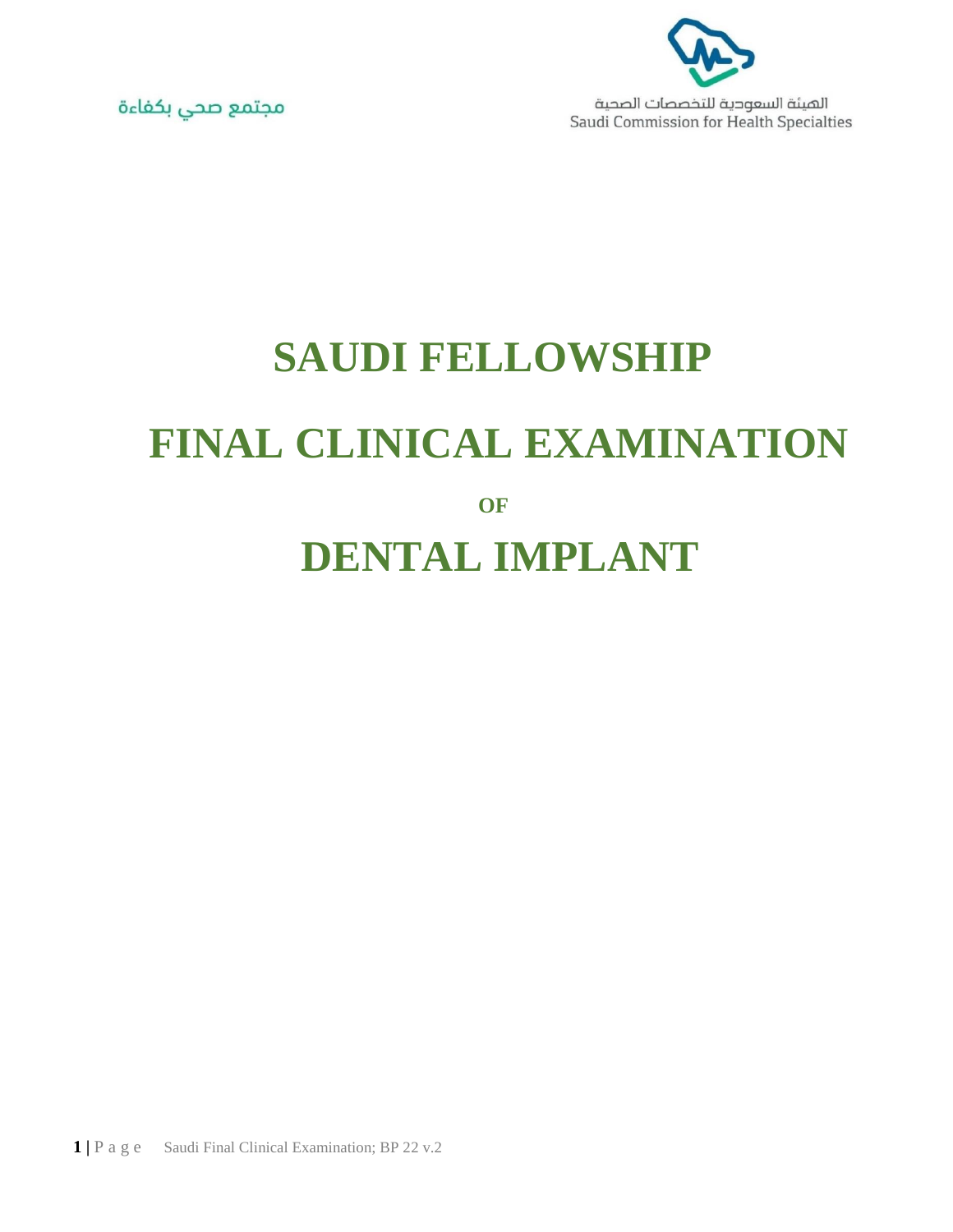

## مجتمع صحي بكفاءة

| <b>General Information</b>           |                                                                                                                                                                                                                                                                                                                                                                                                                                                       |  |  |
|--------------------------------------|-------------------------------------------------------------------------------------------------------------------------------------------------------------------------------------------------------------------------------------------------------------------------------------------------------------------------------------------------------------------------------------------------------------------------------------------------------|--|--|
| <b>Exam Format</b>                   | -The final clinical/practical examination shall consist of $4$ graded stations, each with $(10)$ minute                                                                                                                                                                                                                                                                                                                                               |  |  |
|                                      | encounters.                                                                                                                                                                                                                                                                                                                                                                                                                                           |  |  |
|                                      | -You will encounter 1-2 examiners in each station.                                                                                                                                                                                                                                                                                                                                                                                                    |  |  |
| <b>Conduct of Evaluation</b>         |                                                                                                                                                                                                                                                                                                                                                                                                                                                       |  |  |
| <b>Station</b><br><b>Information</b> |                                                                                                                                                                                                                                                                                                                                                                                                                                                       |  |  |
|                                      | -The 4 stations consist of 4 Structured Oral Exam (SOE) stations.                                                                                                                                                                                                                                                                                                                                                                                     |  |  |
|                                      | -All stations shall be designed to assess integrated clinical/practical encounters.                                                                                                                                                                                                                                                                                                                                                                   |  |  |
|                                      | Domains and sections may overlap, and more than one category can be evaluated within a station.                                                                                                                                                                                                                                                                                                                                                       |  |  |
|                                      | Each station may address one or more cases or scenarios.                                                                                                                                                                                                                                                                                                                                                                                              |  |  |
|                                      | -SOE stations are designed with preset questions and ideal answers.                                                                                                                                                                                                                                                                                                                                                                                   |  |  |
|                                      | A scoring rubric for post-encounter questions is also set in advance (if applicable).                                                                                                                                                                                                                                                                                                                                                                 |  |  |
| <b>Time</b><br><b>Management</b>     | -The examiner is aware of how much material needs to be covered per station, and it is their responsibility to<br>manage the time accordingly.                                                                                                                                                                                                                                                                                                        |  |  |
|                                      | -The examiner will want to give you every opportunity to address all the questions within the station.                                                                                                                                                                                                                                                                                                                                                |  |  |
|                                      | -They may indicate that "in the interests of time, you will need to move to the next question." This type of<br>comment has no bearing on your performance. It is simply an effort to ensure that you complete the station.<br>If you are unclear about something during the station, ask the examiner to clarify.                                                                                                                                    |  |  |
|                                      | Some stations may finish early $-$ if this occurs, the examiner will end the encounter.                                                                                                                                                                                                                                                                                                                                                               |  |  |
| <b>Examiner</b><br>Professionalism   | -The examiners have been instructed to interact with you professionally $-$ don't be put off if they are not as<br>warm and friendly towards you as usual.                                                                                                                                                                                                                                                                                            |  |  |
|                                      | -We recognize this is a stressful situation, and the examiner is aware that you are nervous. If you need a<br>moment to collect your thoughts before responding, indicate this to the examiner.                                                                                                                                                                                                                                                       |  |  |
|                                      | The nomination of examiners is based on the principle that candidates are assessed by qualified examiners<br>selected and appointed by SCFHS. The examiner is not obligated by any means to share their personal<br>information or professional details with the candidate.                                                                                                                                                                           |  |  |
| <b>Conflicts</b>                     | The examiners come from across the country. You will likely recognize some of them and may have worked<br>with some of them in your center's clinical/academic capacity. This is completely acceptable to the SCFHS<br>and is not a conflict unless you or the examiner perceive it as such (i.e., if the examiner had a substantial<br>contribution to your training or evaluation, or if you have another personal relationship with the examiner). |  |  |
|                                      | Identify the conflict at the moment of introduction; examiners have been instructed to do the same. Examiners<br>will alert the SCFHS staff – every attempt will be made to find a suitable replacement for the station.                                                                                                                                                                                                                              |  |  |
| Confidentiality                      | Electronic devices are NOT permitted.                                                                                                                                                                                                                                                                                                                                                                                                                 |  |  |
|                                      | Communication with other candidates during the evaluation is prohibited.                                                                                                                                                                                                                                                                                                                                                                              |  |  |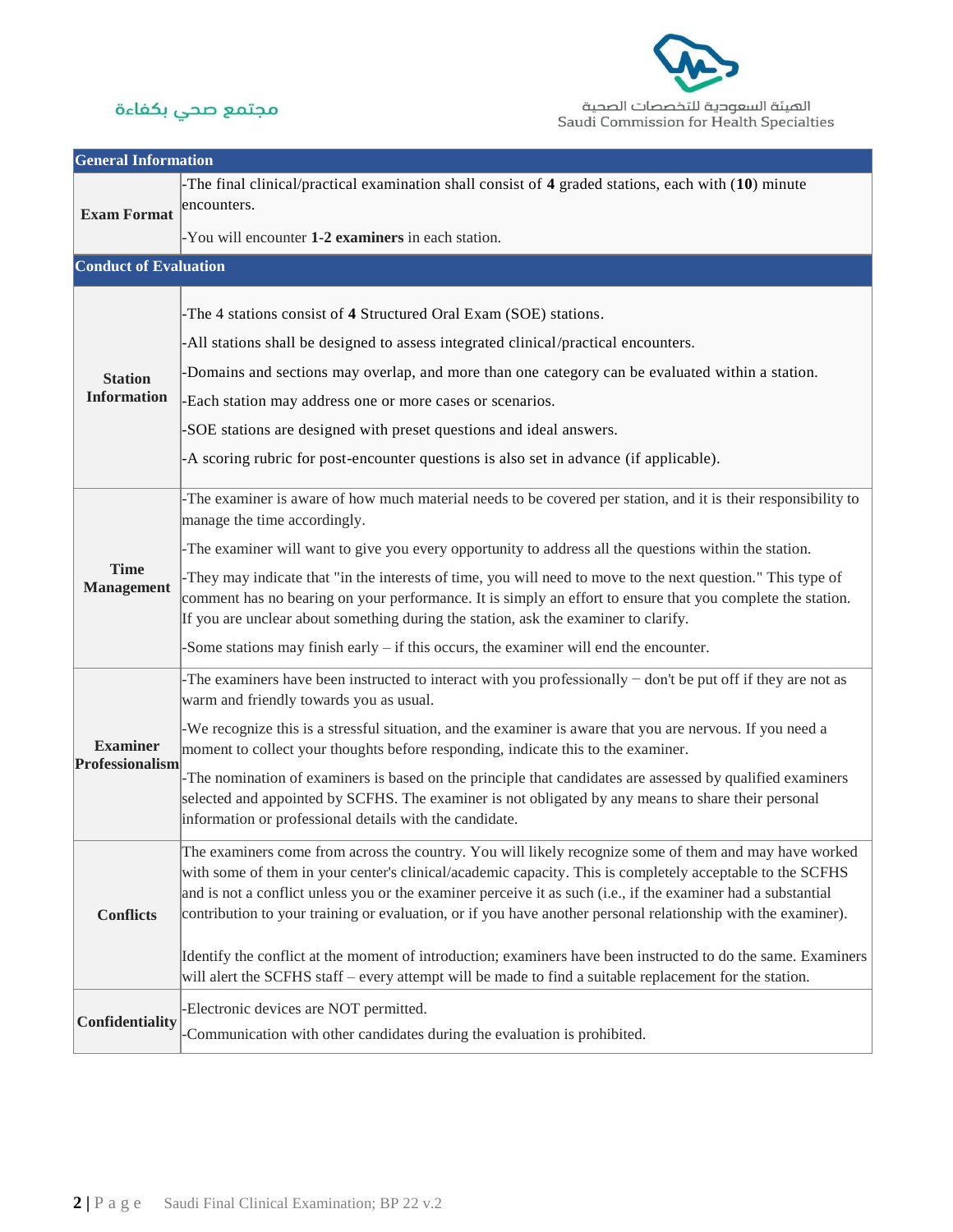



| <b>General Information</b> |                                                                                               |  |
|----------------------------|-----------------------------------------------------------------------------------------------|--|
| <b>Results</b>             | Results will be published within 14 business days following the last date of your examination |  |